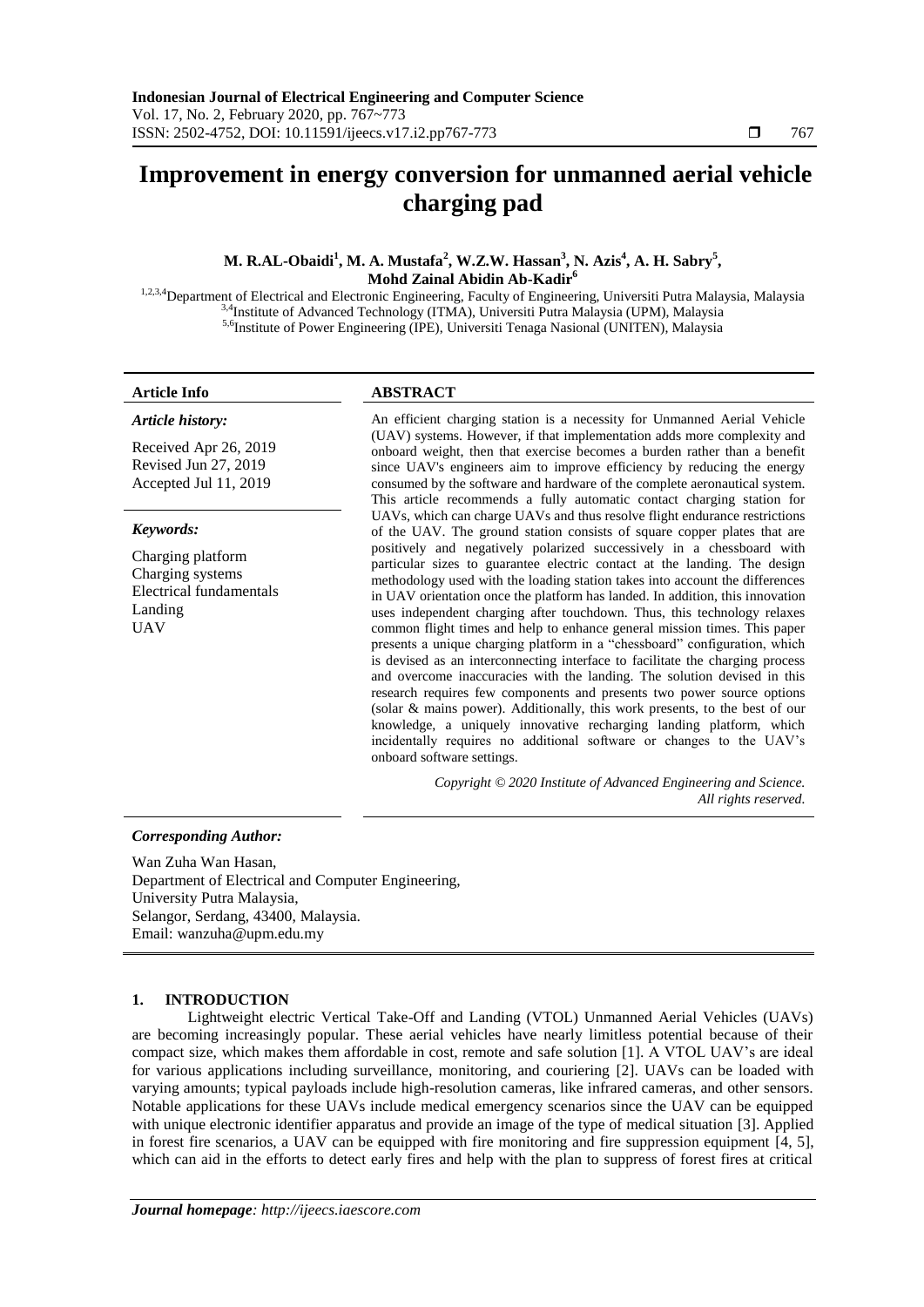points to minimize the destruction, caused by the rapid convection propagation and long combustion cycle of the fire.

UAV's of rotor type lifts with high-speed propellers powered by brushless high-power DC engines. The hardware of the Multi-Copter Control System usually consists of a central processing unit and sensors to stabilize the UAV attitude such as gyroscopes and accelerometers And those circuits consume a certain amount of power. However, rotor engines represent the most considerable energy drain because multi-rotor UAVs must produce a lifting force to continuously move against gravity. This continuous flight drains of the power limits of the UAV multi-rotor operation [6, 7]. Lithium-ion cells or batteries are often on-board power sources, but these high-power lithium batteries are commercially affordable to allow a flight time of approximately 20–40 minutes. [8, 9]. It is therefore obvious that a multi-copter is required instantly after landing to extend the flight's time of operation This charging procedure traditionally needs direct human intervention and causes a delay before the vehicle can begin charging. To deal with this delay, an automatic charge process is required after the multi-copter landing on a charging station. the solution needs to start quick charging without human interference, In order to optimally decrease the charge time Other techniques are frequently used to extend the flight time [10] and to offer expanded tasks :

- a) To supply the UAV with a higher capacity battery, but this certainly increases weight and thus reduces payload, or which will reduce the flight time of the UAV [11].
- b) To build a docking technique to exchange batteries automatically when landing
- c) [12, 13]. This solution decreases UAV landing time but needs extra complicated mechanical components that increase costs and render the solution impractical [14].
- d) To transmit the power to the UAV wirelessly, during flight mission [15]. One of the suggested solutions uses a laser beam with high energy. This technique is possible but expensive to use because powerful laser emission stations are necessary [16] but poses a serious health danger that could harm to human eyes [17], and hazard a breach of the Laser Safety Initiative of the Federal Aviation Administration (FAA) [18].
- e) Another plausible method is to electromagnetically transmit power from a ground base to the UAV while in flight [19], For UAV apps, these systems may be omnidirectional and appealing. However, it is susceptible to environmental mitigation and energy efficiency problems [20].
- f) Another method of wireless power transmission uses Wireless Power Transfer (WPT) technology. WPT is a popular technique employed in many low power charging applications for smartphones and electronic devices and works at a short-range on a changing station to charge by induction [21].

The application of WPT technology must consider the aerodynamic considerations of the onboard charging system and avoid increasing the overall weight of the aircraft. Also, the WPT module must not induce interference with other electronic systems of the UAV. Finally, the WPT technology must guarantee efficient power transfer even with a high a coil misalignment tolerance, which accounts for the inaccuracies of landing [22, 23]. A study WPT technology presented in [24] defines a system comprising of two circular planar spiral coils, the main disadvantages of that configuration is the significant increase in weight and physical dimensions of the components used. That system reduced the payload capacity of the drone and large components compromised the aerodynamic stability of the UAV. The maximum WPT charging efficiency is discussed in another article [25], that article reported an efficiency of 63.4%, which varied with time. However, another article [26] reported experiments a better performance with a WPT system achieving a 75% charging efficiency.

Massachusetts institute of technology researchers [16] and ETH Zurich have developed an independent contact recharge station for UAVs. This charge solution involves contact with mechanical electrodes and the UAV must land on an accurate manner on the charging station, which ultimately increases the control complexity and therefore affects the costs of the entire system [27]. The system utilizes a Vicon Camera System which provides precise UAV and ground station position information, However, we should recognize that the Vicon Camera System cannot be used outside and that, instead, GPS sensors should be used despite inherent position mistakes [28]. These basic GPS sensor mistake[29] cause problems with platform docking and therefore increase the probability of the failure recharging.

A contract-based solution allows high power transfer efficiency, but one major drawback of contactbased charging is the requirement to precisely land on the charging station and the mechanical system in order to make contact with the electrodes to enable conduction, which eventually increases the control and complexity and cost [30, 31]. Furthermore, accurate UAV landing is often challenging even with a sophisticated targeting system, as that system must attempt to accurately compensate for the weather conditions experienced in outdoor environments[27, 29].

This paper offers an alternative solution for an automatic contact drone charging station using an innovative onboard charges circuit. This system enhances the autonomy of UAVs by avoiding human intervention to charge when landing. The charging process occurs when the Quadcopter air vehicle is landed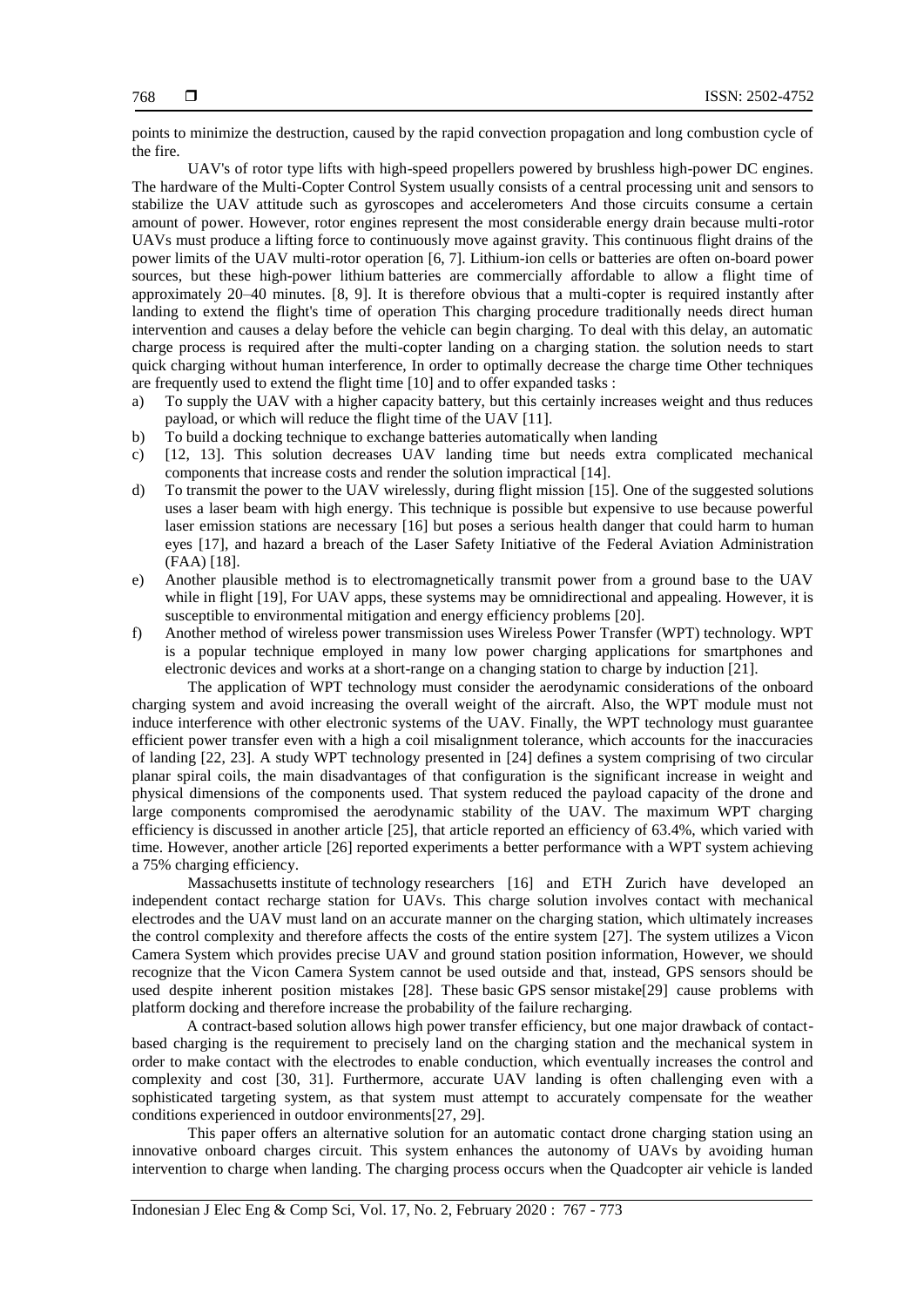769

on the ground platform and the contact terminals that already installed on each skid of the UAV are touched the ground platform, which is comprised of square shapes copper plates with specific dimensions and alternatively polarized The drone doesn't have to unplug from the landing pad and can rapidly take off unhindered. The drone can land in any direction with its skids in touch with the platform. Charging begins automatically without human interference.

#### **2. RESEARCH METHOD**

This work offers a solution to UAV's recharge system uncertainty through direct interaction with the ground charge platform configured as a chessboard with a successive copper platform with positive and negative polarities. The platform can be powered by two energy sources: indoors by DC adapters or outdoors by a solar panel. The primary parts of the system are shown in Figure 1.



Figure 1. Main system components

#### **2.1. Pad Area Calculation**

A repeatability test of the UAV landing has been carried out in the course of 20 attempts to specify the region of the charging pad. the landing location is marked after each flight to track the UAV coverage region each time under the same flight circumstances. The aim of this experiment is to assess the peak landing error of the XY to calculate the size of the recharging pad at the ground station. The findings of these efforts are illustrated in Figure 2.



Figure 2. Charging pad area calculation process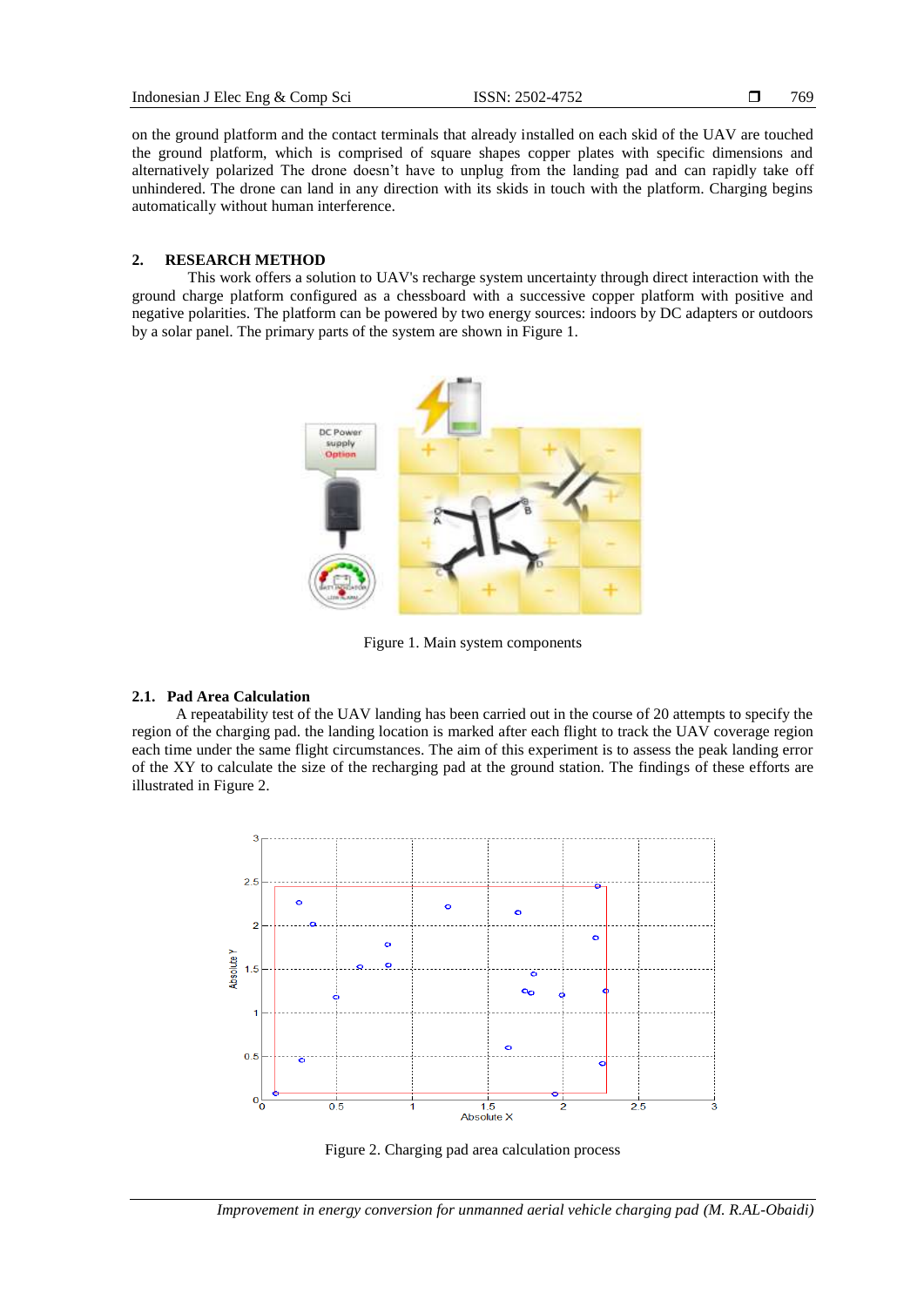#### **2.2. On-Board Circuit Diagram**

A four contact pins are connected to the polarity modulator circuit, one for each leg of the drone. Six diode rectifiers are employed, all positive connected at one terminal and same for the negative, while the other two input terminals are linked with the four drone pins and have all probability of polarity adjustment. The two output terminals are connected to the main terminals of the onboard battery of the drone. The configuration diagram of the proposed system is shown in Figure 3.

Figure 3 shows the diode bridge setup, The configuration design of this component operates to supply a single polarity charging signal to the drone battery regardless of the drone angle of landing, the number of contact pins that should be attached to ground to achieve the charging process is restricted between (2-4), However, if each pin has a positive or negative polarity. The voltage at the drone battery terminals was adapted to a rate equal to its complete charge voltage considering the drop voltage of the forward diodes. Figure 4 shows the experimental configuration of the proposed framework. This system setup is designed to overcome misalignment circumstances due to landing defect. Drone landing accuracy is difficult to achieve because of the variability of the environment and the flight compensation required depends upon the accuracy of the landing assistance system. The on-board electronic settings are optimized to decrease the component weight, which reduces complexity and costs. In order to decrease the weight of the UAV, battery charging is regulated at the ground station.



Figure 3. A configuration diagram of the proposed system.

# **3. RESULTS AND ANALYSIS**

Due to the landing tolerance, this setup avoids any misalignment circumstances. This aspect is critical in outdoor drone apps as landing accuracy is difficult to accomplish owing to variability in environmental circumstances and intrinsic inaccuracies of landing support systems. The electronic circuits on board are optimized to decrease weight, circuit complexity, and cost. The battery charge regulation is carried out on the side of the supply (ground station) to decrease payload and size of the onboard equipment. The probabilities of the number of landings (Pc) can be displayed:  $Pc = 4! = 24$ . Where the disconnection pin occurrences are exclusive, that represent the landing on the chess-pad with less than 4 contacts.

#### **3.1. Charging Analysis**

The charge current and the voltage during the charging process is shown in Figure 5 and. Figure 6 respectively. A full charging last approximately 180 min. naturally, the current during charging performance of the power supply starts for a drop with time as an indication of the successful charging process. To supply a regulated 12.5V output the input voltage is set to 13.75 V this balances the full charge voltage of the onboard battery, However, the battery voltage shows rising during time as an indication of successful storage of power.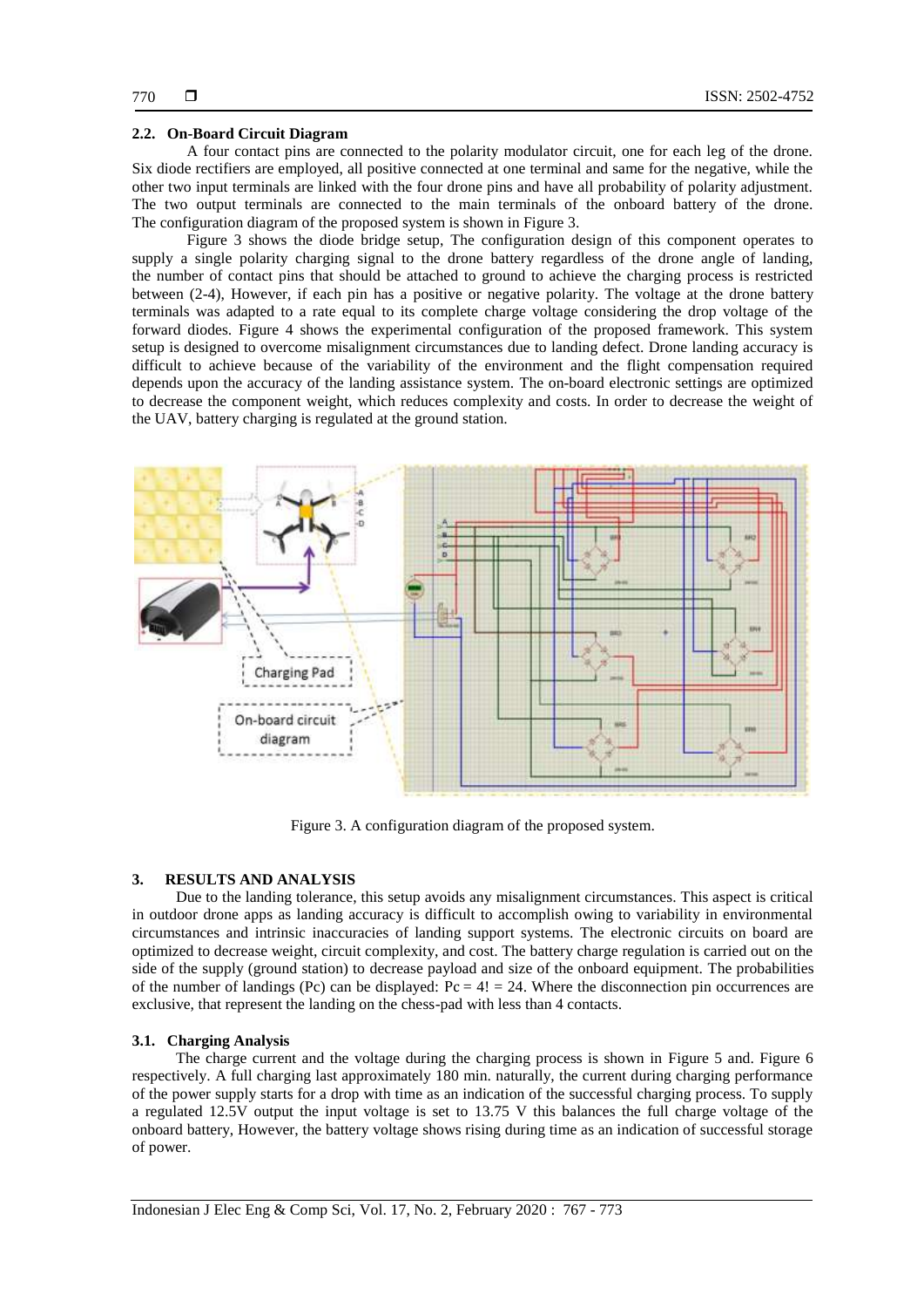# Indonesian J Elec Eng & Comp Sci ISSN: 2502-4752 □







Figure 5. Charging current versus time Figure 6. Onboard battery voltage during the charging process

# **3.2. Charging Results Based on Power Supply**

To verify charging reliability and performance, we have investigated two types of energy providers. First, we have connected the charging, platform with a DC power supply to animate the standard commercial power supply. Second, we have connected the charging platform to the solar panel with dimensions of 1 m2 and a maximum power of  $P = 100$  W. As shown in Figure 7 and Figure 8, respectively.



Figure 7. The test to ensure the reliability of the direct contacts method



Figure 8. charging process powered by solar PV module

The test to ensure the reliability of the direct contacts method for charging the onboard drone battery. The outcome of the attempts positively contributed with the presented method, where a current flow from the power supply to the battery through the chessboard and the onboard contacts once the drone touches the charging platform.

*Improvement in energy conversion for unmanned aerial vehicle charging pad (M. R.AL-Obaidi)*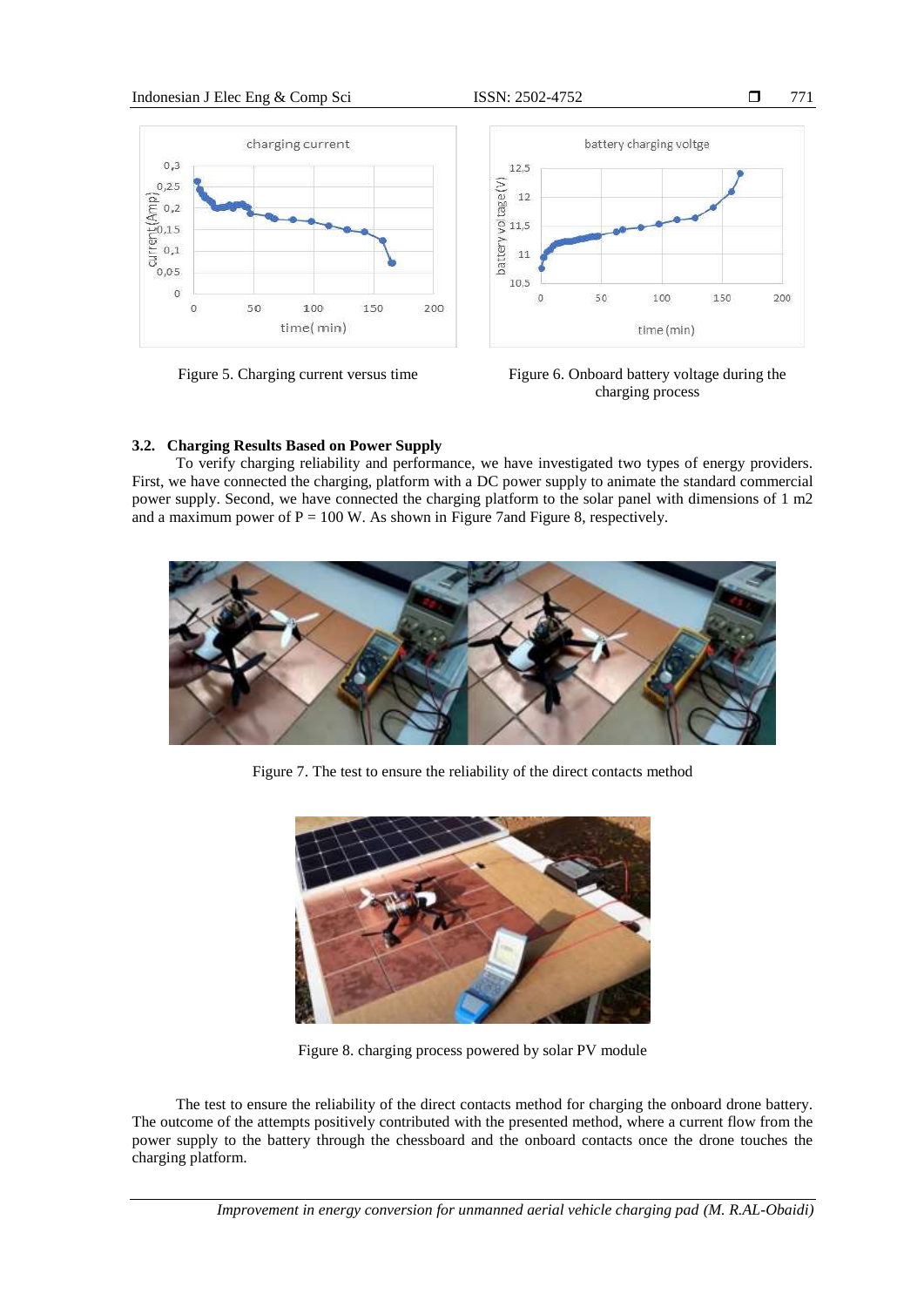### **4. CONCLUSION**

This study provides an optimum contact tile configuration for a UAV ground charging platform. All the UAV on-board components design to have minimum effect on flight aerodynamics and the circuit design is very compact in order to reduce the aircraft's weight. This research innovates six series of diode bridges linked to the drone skids and four spring contact pins. These spring contacts interface with the platform layout to start battery recharging effectively and autonomously upon landing This design of the landing pad, however, has constraints and is susceptible to issues caused by precipitation. Future work could be carried out to solve these problems. The layout of the landing pad could compensate for moisture problems to resist the load modifications between neighboring pads. In turn, present flow in the ground-based platform can be limited and protected against short circuits. Also, A heating component could also be added to evaporate humidity following the reduction of precipitation. Additional improvements are feasible for the autonomous outdoor and indoor energy sources for the ground stations. The development of this platform offers an effective and scalable UAV charging scheme.

# **ACKNOWLEDGEMENT**

The authors acknowledge university Putra Malaysia (UPM) for supporting this research work under supervision and fund by FRGS Grant (5540076) and Kementerian Pelajaran Malaysia (KPM) and Institute of Advanced Technology (ITMA) in which this work was possible.

#### **REFERENCES**

- [1] M. Hassanalian and A. Abdelkefi, "Classifications, applications, and design challenges of drones: A review," *Prog. Aerosp. Sci.*, vol. 91, pp. 99-131, April, 2017.
- [2] H. Kim, L. Mokdad, and J. Ben-Othman, "Designing UAV Surveillance Frameworks for Smart City and Extensive Ocean with Differential Perspectives," *IEEE Commun. Mag.*, vol. 56, no. 4, pp. 98-104, 2018.
- [3] M. Support and I. By, "( 12 ) United States Patent ( 45 ) Date of Patent :," vol. 1, no. 12, 2016.
- [4] C. Yuan, Y. Zhang, and Z. Liu, "A survey on technologies for automatic forest fire monitoring, detection, and fighting using unmanned aerial vehicles and remote sensing techniques," *Can. J. For. Res.*, vol. 45, no. 7, pp. 783-792, 2015.
- [5] K. P. Valavanis and G. J. Vachtsevanos, "Handbook of unmanned aerial vehicles," *Handb. Unmanned Aer. Veh.*, pp. 1-3022, 2015.
- [6] C. H. Choi, H. J. Jang, S. G. Lim, H. C. Lim, S. H. Cho, and I. Gaponov, "Automatic wireless drone charging station creating essential environment for continuous drone operation," *2016 Int. Conf. Control. Autom. Inf. Sci. ICCAIS 2016*, pp. 132-136, 2017.
- [7] T. Dietrich, S. Krug, and A. Zimmermann, "An empirical study on generic multicopter energy consumption profiles," *11th Annu. IEEE Int. Syst. Conf. SysCon 2017 - Proc.*, 2017.
- [8] P. Sarunic and R. Evans, "Hierarchical model predictive control of UAVs performing multitarget-multisensor tracking," *IEEE Trans. Aerosp. Electron. Syst.*, vol. 50, no. 3, pp. 2253-2268, 2014.
- [9] B. Lee, S. Kwon, P. Park, and K. Kim, "Active power management system for an unmanned aerial vehicle powered by solar cells, a fuel cell, and batteries," *IEEE Trans. Aerosp. Electron. Syst.*, vol. 50, no. 4, pp. 3167-3177, 2014.
- [10] D. R. Dale, "Automated Ground Maintenance and Health Management for Autonomous Unmanned Aerial Vehicles," *S.B. Phys.*, no. 2006, 2006.
- [11] K. Neitzke, "Rotary Wing Micro Air Vehicle Endurance."
- [12] D. Lee, J. Zhou, and W. T. Lin, "Autonomous battery swapping system for quadcopter," *2015 Int. Conf. Unmanned Aircr. Syst. ICUAS 2015*, pp. 118-124, 2015.
- [13] K. A. O. Suzuki, P. Kemper Filho, and J. R. Morrison, "Automatic battery replacement system for UAVs: Analysis and design," *J. Intell. Robot. Syst. Theory Appl.*, vol. 65, no. 1-4, pp. 563-586, 2012.
- [14] S. Jung, T. Lee, T. Mina, and K. B. Ariyur, "Inductive or Magnetic Recharging for Small UAVs," no. April 2016, 2012.
- [15] T. Nugent and J. Kare, "Laser power for UAVs," *Laser Motiv. White Pap.*, pp. 1–9, 2010.
- [16] N. K. Ure, G. Chowdhary, T. Toksoz, J. P. How, M. A. Vavrina, and J. Vian, "An automated battery management system to enable persistent missions with multiple aerial vehicles," *IEEE/ASME Trans. Mechatronics*, vol. 20, no. 1, pp. 275-286, 2015.
- [17] T. J. Nugent, Jr. and J. T. Kare, "Laser power beaming for defense and security applications," p. 804514, 2011.
- [18] Omar I. Dallal Bashi, W. Z. Wan Hasan, N. Azis, S. Shafie and Hiroaki Wagatsuma, "[Autonomous Quadcopter](https://www.edas.info/showPaper.php?m=1570374360)  [Altitude for Measuring Risky Gases in Hazard Area"](https://www.edas.info/showPaper.php?m=1570374360) *Journal of Telecommunication, Electronic and Computer Engineering*, pp. 31-34, 2018
- [19] T. Campi, S. Cruciani, and M. Feliziani, "Wireless Power Transfer Technology Applied to an Autonomous Electric UAV with a Small Secondary Coil," *Energies*, vol. 11, no. 2, pp. 352, 2018.
- [20] C. Song *et al.*, "EMI Reduction Methods in Wireless Power Transfer System for Drone Electrical Charger Using Tightly Coupled Three-Phase Resonant Magnetic Field," *IEEE Trans. Ind. Electron.*, vol. 65, no. 9, pp. 6839-6849, 2018.